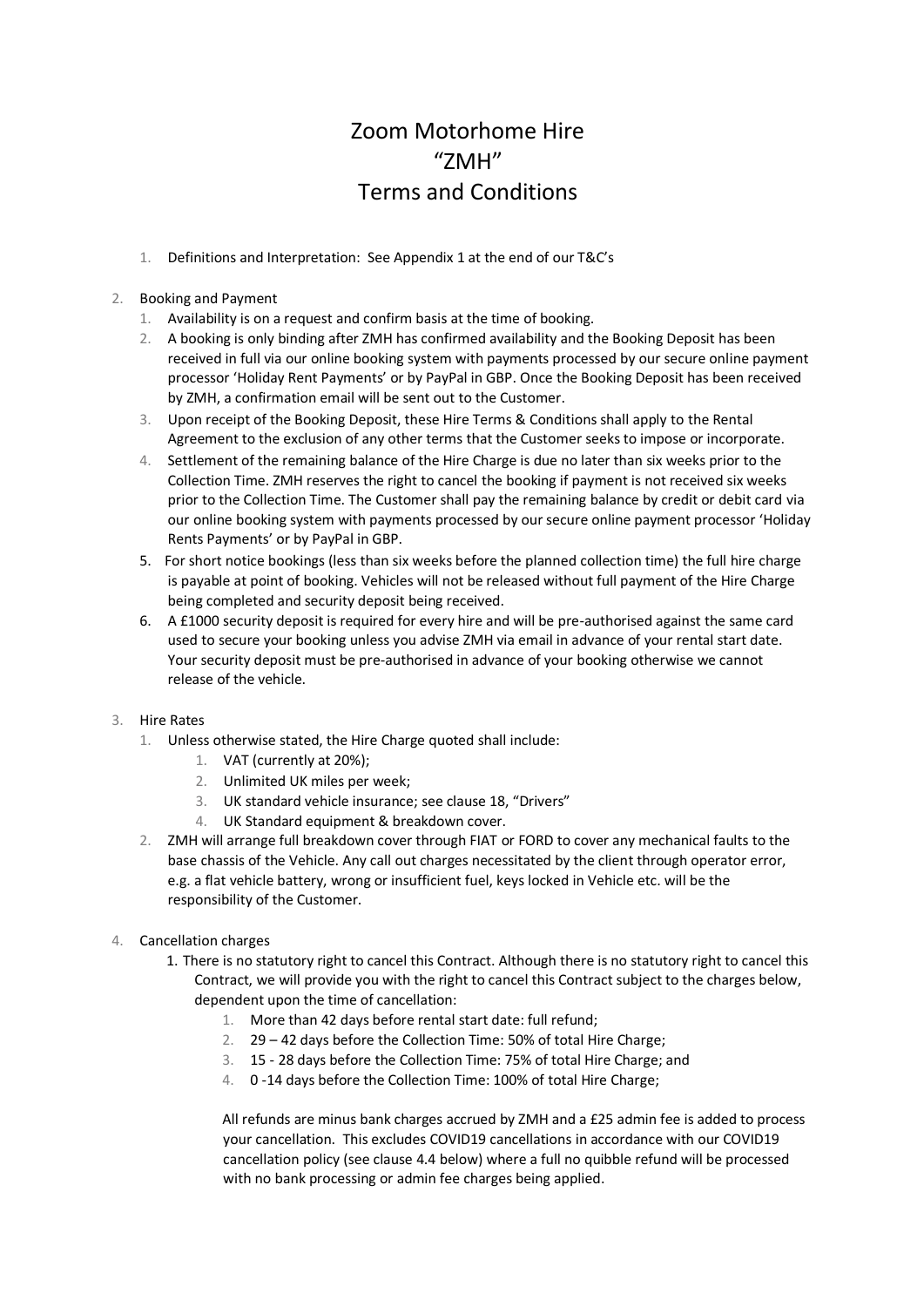ZMH reserves the right to cancel a planned hire if the nominated drivers' licenses are invalid or not in accordance with the applicable terms of the insurance Policy, or these terms and conditions (in such circumstances all sums paid to ZMH, except the security deposit, will be forfeited to us).

We will request customer driving records and proof of ID & Addresses 2 week's in advance of your rental start date. Customers are required to provide the above proof detail in line with the timescales outlined below:

**IF - your vehicle collection date is 8 days or MORE from receipt of our proof detail email - please complete and email to our team within 72 hours. Or**

**IF - your vehicle collection date is 7 days or LESS from receipt of our proof detail email please complete and email to our team within 24 hours.**

- 2. To exercise the right to cancel the Customer must inform ZMH of their decision to cancel this Contract in the form of a written statement via email to customercare@zoommotorhomes.co.uk
- 3. ZMH cannot postpone or transfer money from one hire to another.
- 4. ZMH reserves the right to cancel or delay any booking due to the Met Office issuing an Amber or Red weather warning for adverse weather conditions / threat to life.

ZMH will ensure any delays to the start of your holiday are kept to an absolute minimum and lifted as soon as the adverse weather subsides. If an Amber / Red weather warning is issued by the Met Office for the area you are visiting during your hire, you [the customer] agree to take evasive action to avoid said area.

If a hirer ignores Amber / Red warnings issues by the Met Office (and confirmed by ZMH) which result in damage to our vehicle, the customer agrees to pay the full costs of any repairs as a result of the adverse weather conditions.

If the warning is severe to the point of cancellation, ZMH agrees to refund the full amount of any monies paid to ZMH minus payment processing fees (+ £25 admin fee to process the cancellation).

#### **4. Covid Cancellation Policy:**

Valid for all existing bookings and new bookings made before **31st December 2022**.

**A full, no quibble 100% refund on your booking or postponement without penalty if the UK government imposes restrictions that cause the following**: -

- 1. Closure of the ZMH depot on the date when your collection is scheduled.
- 2. The introduction of non-essential travel restrictions affecting the dates you are due to travel.

3. These conditions extend to a member of your party being unable to travel due to self-isolation as the result of a positive Covid19 test.

4. To receive a full refund we require email evidence of your **positive PCR test** result from the Government NHS Covid19 Notification email address: **nhs.covid19.notification@notifications.service.gov.uk**

5. Geographical limits on use

**1. European travel is currently forbidden due to COVID-19 and will be in breach of ZMH Terms & Conditions – ZMH will amend this clause in due course once European travel is permitted. You will not be covered by our insurance if you leave the UK. Use of the vehicle shall at all times be subject to the provisions of clause 11.**

*2. The following countries are covered under our comprehensive insurance: Andorra, Iceland, Norway, Republic of Ireland, Serbia, Switzerland, the UK and all current member countries of the European Union. European travel outside of the countries listed above will be in breach of ZMH Terms & Conditions and is expressly forbidden, and you will not be covered by any insurance. Use of the vehicle shall at all times be subject to the provisions of clause 11.*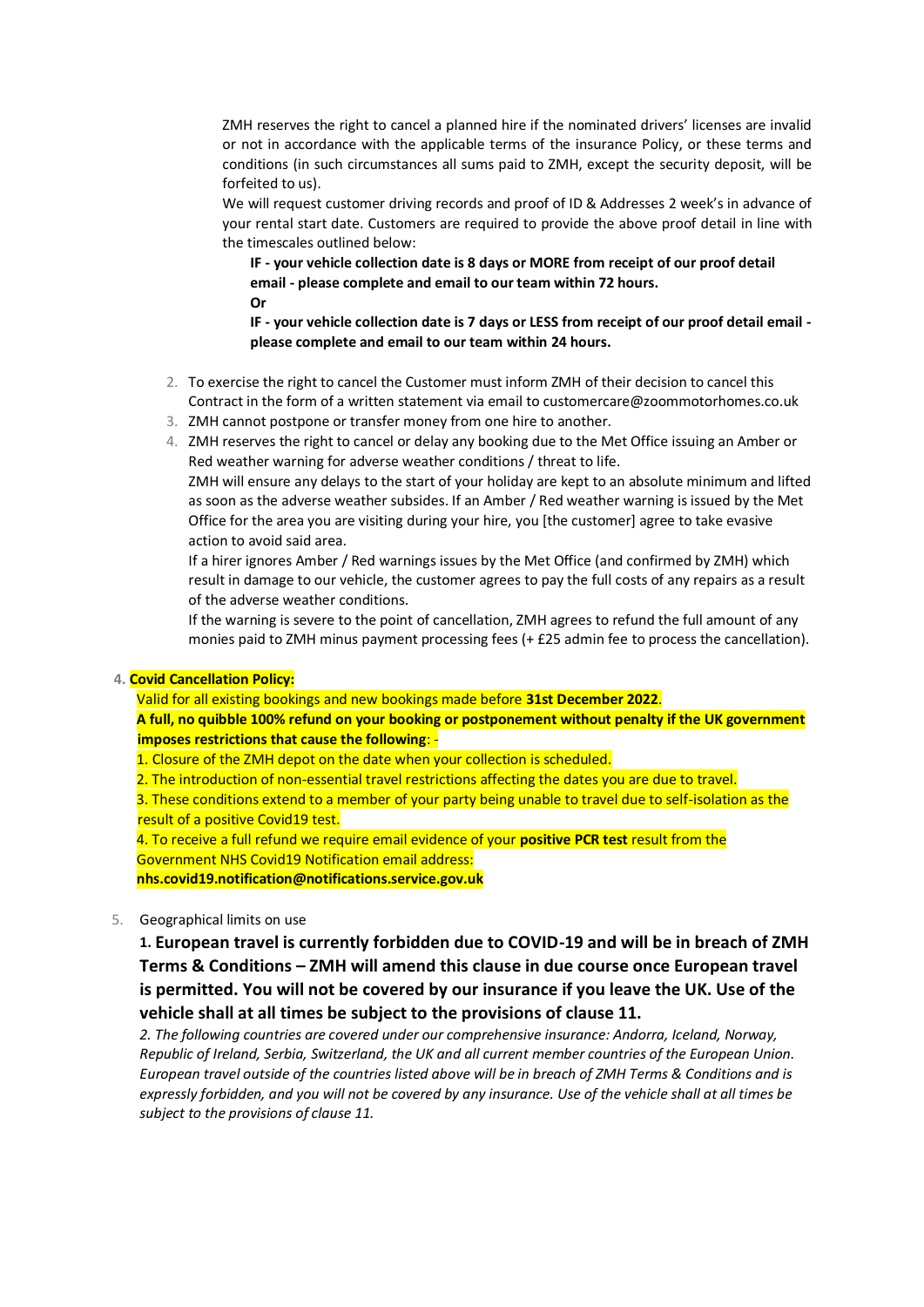#### 6. Vehicle Collection & Return

# 1. Collection:

1. Upon collection of your vehicle you will be asked to sign a short term rental agreement and by doing so agree to the full terms and condition outlined within this document.

2. The Customer shall collect the Vehicle from the Depot at their allocated Collection Time. Please allow 1h for the hand-over at the Depot - to complete the necessary documentation and allow a full demonstration of the Vehicle.

4. All Drivers need to be present upon collection of the Vehicle and bring their full valid driving licence.

5. Security deposit and photo copies of the customer proof of ID will be requested 7 days before your rental start date. This is to avoid any last-minute payment process issues and avoid any delays to you hire.

ZMH will make every reasonable effort to have the Vehicle ready for the designated Collection Time, however ZMH cannot guarantee that the Vehicle will be ready for this time.

## 2. Return:

1. The Vehicle must be returned on or before the agreed Return Time unless preauthorised in writing and in advance by ZMH, otherwise unauthorised late charges will apply. Please allow 1 hour to conduct our return vehicle inspection.

Please refer to 6.2.3 where external checks are not possible due to poor visibility.

# Vehicles must be returned undamaged, with:

- a. A full tank of diesel;
- b. Empty waste water and toilet cassette; and
- $\overline{c}$ . The interior clean and in the same condition as it left the Depot, otherwise a charge will be made for additional valeting and/or upholstery cleaning. Valeting and/or upholstery charges are dependent on the quote received from our preferred valeting / upholstery provider and will be withheld from your security deposit.

2. We are unable to confirm if the vehicle is damage free until the exterior and interior has been washed and valeted. If we find damage after you have left you will be informed within 4 hours of returning the vehicle by phone call, or text as well as email along with photographic evidence. If the Vehicle is not returned in its original condition a charge or charges will be made in accordance with clause 9 (Rental and Other Charges) within 7 days of the Return Time.

3. During Winter period when visibility is reduced, late return times are not feasible due to ZMH vehicle inspection checks. If the customer returns the vehicle when light is reduced ZMH reserve the right to conduct an external vehicle inspection at the next possible opportunity i.e.

the following morning when visibility is at a suitable level. Should subsequent damage be identified, ZMH will notify the customer straight away and photos of any damage will be shared with you.

a. In this instance the customer agrees to pay the cost of any resultant damage from their £1000 Security deposit

#### 3. Late Return:

If the Customer will be late returning, they shall advise ZMH immediately. Failure to advise may result in prosecution for driving whilst uninsured. An additional charge of £75 per hour, payable by the quarter hour, will be made for all late returns.

#### 4. Customer Parking:

1. We provide customer parking at owner's own risk. ZMH will accept no liability for damages to customers vehicle(s) while parked at our premises. Any damaged would need to be processed via hirers own insurance policy.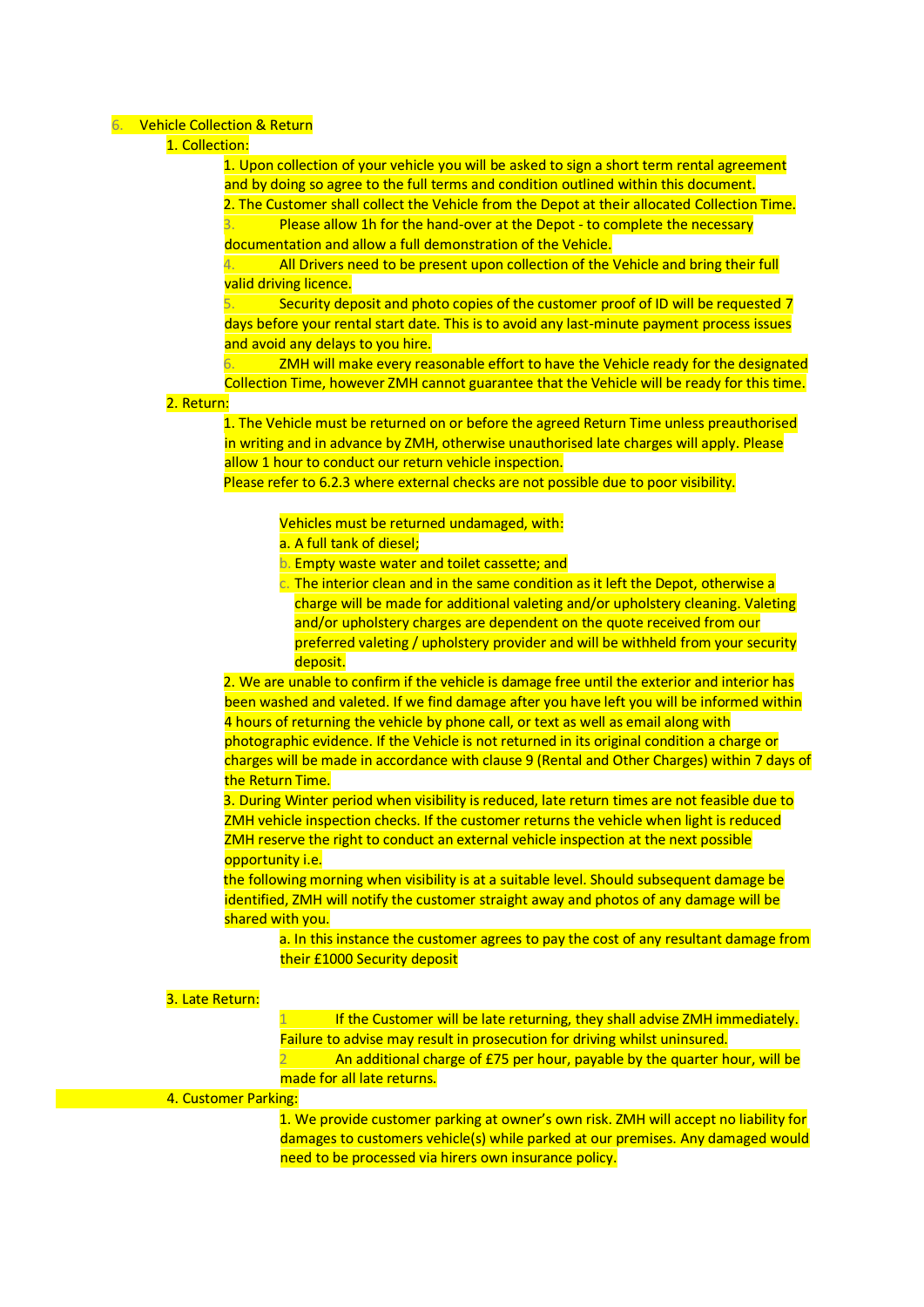## 7. Vehicle Systems

1. ZMH will carry out a full inspection on every Vehicle before the commencement of hire and any existing damage will be stated on the Rental Agreement. This inspection involves testing every system on board the Vehicle to ensure that they are operating correctly. In conjunction with this the Customer will be taken on a tour of the Vehicle and shown how each system works.

2. By signing the Rental Agreement the Customer agrees with the state of the existing damage as specified in the Rental Agreement.

3. Should an on-board system fail during the Rental Period, ZMH will remedy the fault.

8. Change of Vehicle

1. Where, due to circumstances beyond its control such as the Vehicle being returned very late or with damage by the previous Customer, ZMH reserves the right to substitute a comparable or superior Vehicle for the Vehicle ordered. In that event, the Customer shall not be liable for any increased hire charges pertaining to the substitute vehicle. Such substitution shall not entitle the Customer to any refund and does not constitute a breach of this Contract. If no alternative vehicle can be supplied, we will give you a full refund.

#### 9. Rental and Other Charges

#### 1. The Customer will pay ZMH:

- 1. All Hire Charges in accordance with clause 2;
- 2. The Security Deposit in accordance with clause 10;
- 3. An administration fee of £25.00 per penalty charge notice received in accordance with clause 18.14;
- 4. The nominated valeting fee and /or upholstery cleaning fee if the Vehicle is not returned with the interior in a clean condition in accordance with clause  $6.2.1(c)$ ;

The nominated additional fee of  $£100$  if the toilet and  $/$  or waste water tank are not emptied and cleaned prior to the return of the Vehicle in accordance with clause 6.2.1(b); 6. The cost of refilling the Diesel tank should it not be returned completely full in accordance with clause 6.2.1(a), will be charged in accordance with the charges listed below;

- 1.  $\frac{3}{4}$  to full = £30.00;
- 2.  $\frac{1}{2}$  to  $\frac{1}{2}$  full = £60.00;
- 3.  $\frac{1}{4}$  to  $\frac{1}{2}$  full = £90.00; and
- 4. empty to  $\frac{1}{4}$  full = £120.00
- 7. A late fee of £75.00 per hour, chargeable quarter hourly, should the Vehicle be returned after the agreed Return Time in accordance with clause 6.3.2;
- 8. Loss or damage of keys £350
- 9. Loss or damage of tracker fob £100
- 10. The nominated cancellation fee in the event of cancellation of the Contract prior to collection of the Vehicle in accordance with clause 4.1;
- 11. The cost of any damage to the Vehicle or third-party property, subject to our insurance cover, in accordance with clause 19 (see clause 19 for details as to what is covered by the insurance);
- 12. All parking fines, other fines or penalties and associated administration costs incurred in relation to the Vehicle during the Rental Period in accordance with clause 18.13;
- 13. Any additional costs over and above the Security Deposit value should damages exceed the Security Deposit value in accordance with clause 10.4; and
- 14. The cost to recover a Vehicle where recovery is required due to a fault of the Customer.

2. All charges and expenses payable by the Customer under this Contract are due on demand by ZMH. If they are not paid within 14 days, then the Customer is liable to pay interest at 1.5% per month above the base rate as published by 'Bank of England' on the outstanding balance and any additional costs incurred by ZMH, including reasonable legal fees to recover the outstanding money owed.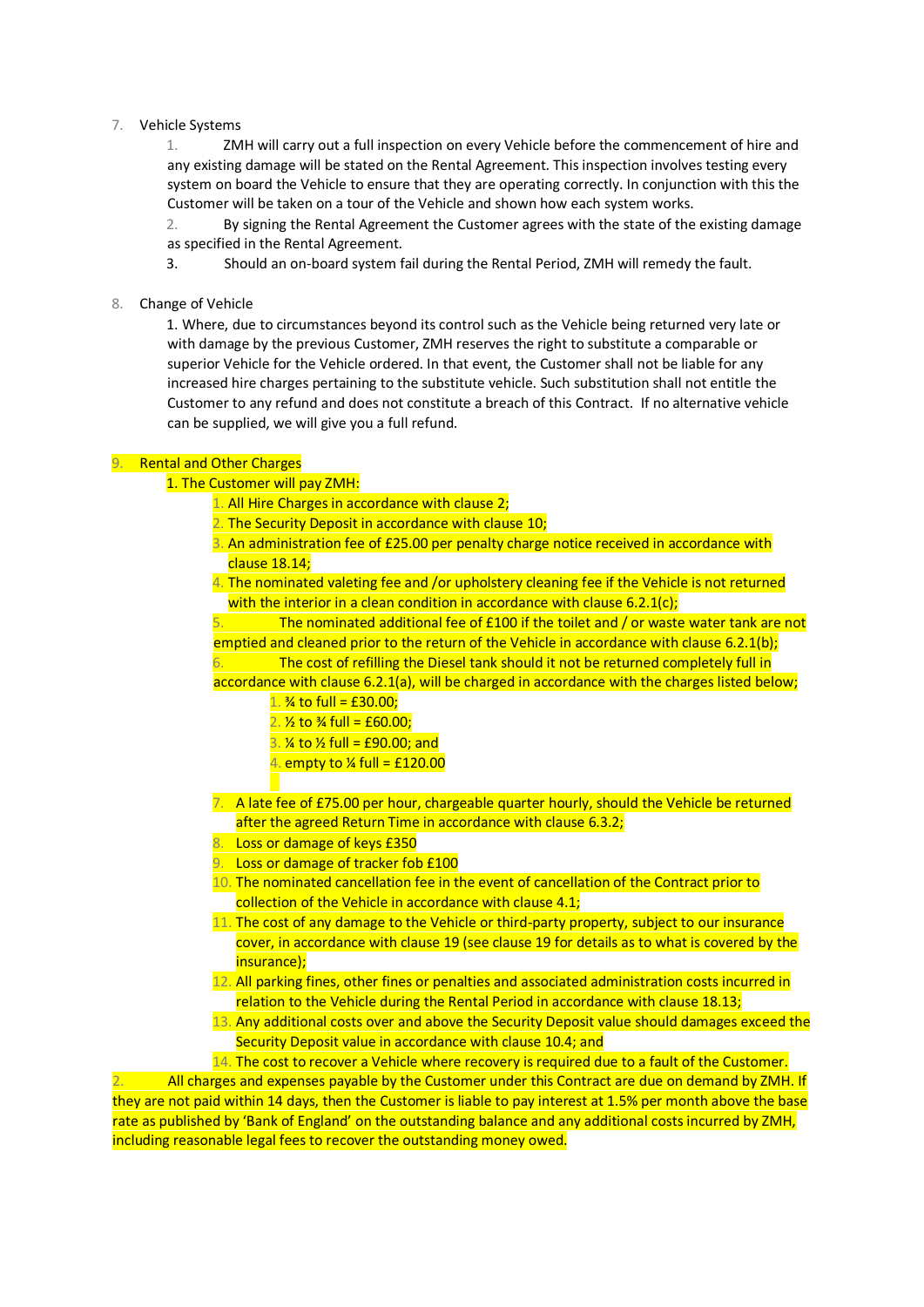3. All contents, fixtures and fitting within our vehicles are the property of ZMH. Any damages or missing property which exceeds £10 in value will be charged up to the value of replacing the item(s) and will be deducted from your Security Deposit + a £25 admin fee.

3.1 I agree to pay ZMH any costs which are not identified at point of return: E.g. damage to bedding and towels which are only visible post washing or any other property, fixtures or fittings noticed after your return. ZMH will notify you of any additional damages up to 24hrs after your return and will provide photos of said damage.

# 10. Security Deposit

- 1. The Security Deposit is pre-authorised against the credit / debit card taken at point of booking 7 days prior to the rental start date – we do this to avoid any last-minute issues and to avoid any delays to the hirer's rental. The card should be in one of the named Driver's name(s). Pre-paid currency cards cannot be accepted.
- 2. The Customer irrevocably authorises ZMH to deduct the full Security Deposit while any damage disputes arising out of this Contract are resolved as we need time to process quotes from our preferred repair centre. ZMH will then refund any monies owed to the customer after any damage claims have been finalised.
- 3. The Security Deposit will be refunded within 7 working days of the Vehicle being returned to our Depot as per the criteria set out in clause 6 (Vehicle Collection and Return) provided that there are no outstanding insurance claims. It will not be refunded at the Return Time. ZMH is not responsible for the length of time it takes the Customer's card company to process such refund.
- 4. Should any damages to the Vehicle or third-party property exceed the Security Deposit the Customer will be responsible for settling all additional costs over and above the Security Deposit value within 14 days of Return Time, or within 14 days of such costs being notified to the Customer.
- 5. Security Deposit will be used to fund any loss, damage or costs referred to in clause 9. Should these costs exceed the Security Deposit held, the Customer will be liable for the total cost and the difference will need to be settled in accordance with clause 10.4.

## 11. Use of the Vehicle

- 1. The Customer agrees that during the Rental Period they will use the Vehicle only for the purposes for which it was designed, operate it in a proper manner in accordance with any instructions provided by ZMH. The customer agrees to keep the Vehicle in good condition and repair and take all reasonable steps to ensure that the Vehicle is kept safe.
- 2. The Customer agrees that during the Rental Period, they will not and will not allow the Vehicle to be:
	- 1 Driven otherwise than in a cautious, prudent and normal manner;
	- 2 Driven in a manner that would violate UK road traffic laws;
	- 3 Driven if the Customer is aware of a fault with the Vehicle;
	- 4 Used in a manner which could cause damage;
	- 5 Used in a manner that would breach any laws or regulations for using the Vehicle;
	- 6 Driven in a prohibited area;
	- 7 Driven by a person under the influence of alcohol or drugs or with a blood alcohol level in excess of that permitted by law;
	- 8 Left unlocked whilst the Vehicle is unoccupied;
	- 9 Left with the ignition key in the Vehicle while it is unoccupied;
	- 10 Left unoccupied with valuables left in full view inside the vehicle;
	- 11 Driven by any persons who are not the Driver, in particular, any persons who:
	- 3. Do not have prior agreement to drive the vehicle.
	- 4. Are under the age of 25 and over the age of 75 at any point during the Rental Period.
	- 5. Who are not authorised by law to drive the vehicle.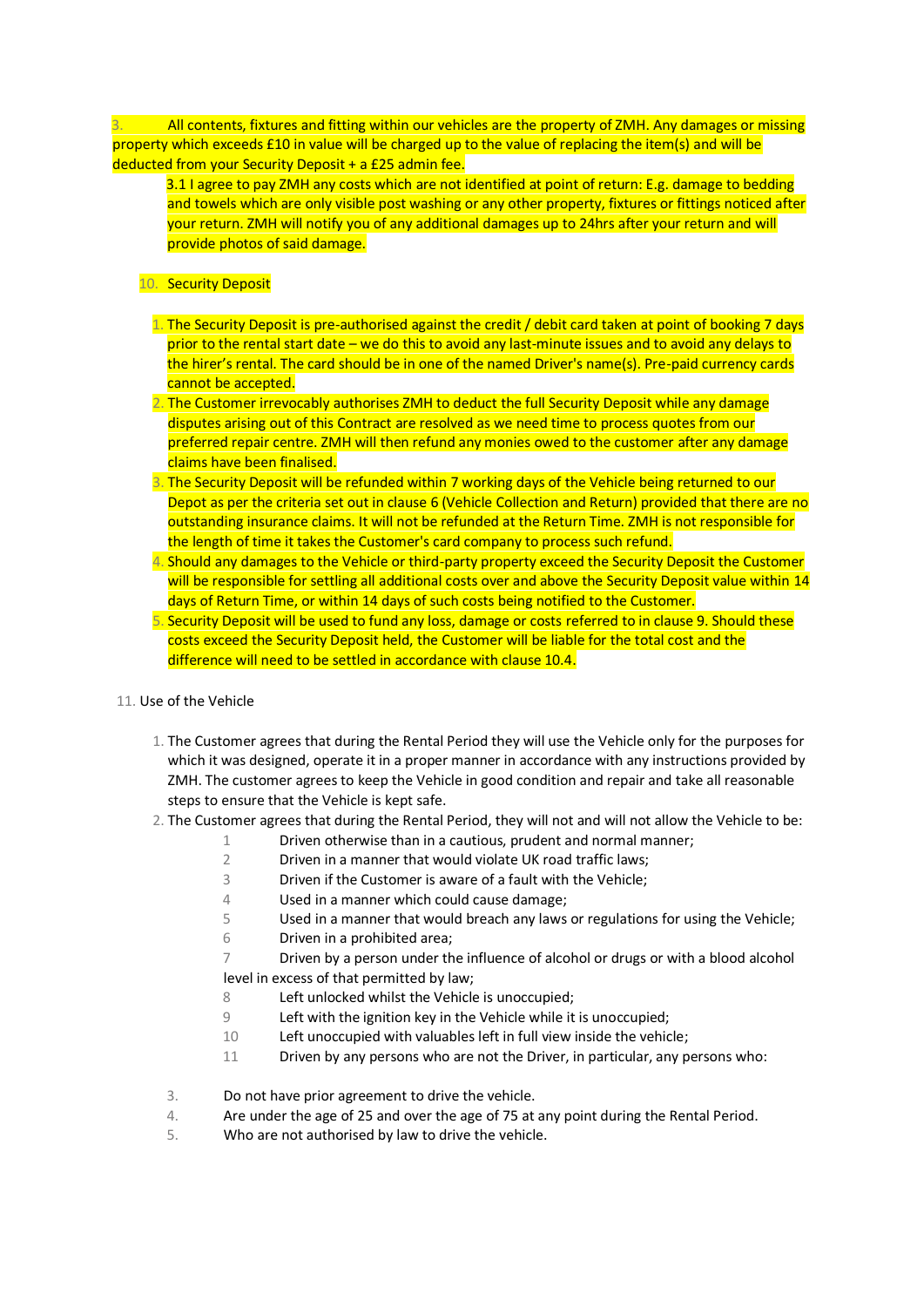12. In line with conditions imposed on us by our Insurance Policy Provider – ZMH will provide our customer with our 'anti-theft tracker fob' which must be present when the hirer attempts to start our vehicles.

> 1. The 'anti-theft tracker fob' must not be kept on motorhome keyring and must be kept separate e.g. in hirers wallet or purse. Full instruction will be provided at handover. It is imperative the customer adheres to this process to ensure the vehicle remains covered by our Insurance provider.

2. A breach of these condition will invalidate your insurance with us and any losses as a result of a breach will be recovered from you, the 'customer'.

3. I, the hirer agrees to pay any losses received by ZMH as a result of not following the 'Anti-theft tracker fob' guidelines demonstrated at handover and listed in detail in the driver handbook.

# 13. Damaged by

- 1. Submersion in water.
- 2. Contact with salt water.
- 14. Used for any illegal purpose for any race, rally or contest;
- 15. Used to tow any vehicle or trailer;
- 16. Used to carry passengers or property for hire or reward;

17. Used to carry more persons than is permitted by any relevant authority or detailed in the Vehicle manual or on the Vehicle or specified in the Rental Agreement;

18. Used to carry volatile liquids, gases, explosives or other corrosive or inflammable material other than gas bottles stored in the Vehicle's designated compartment and suitably secured; or

19. Otherwise used in breach of the Customer's obligations under this Contract.

20. The vehicle will not leave the UK until European travel is again permitted. If you leave the UK you will not be covered by our insurance and in breach of our T&Cs.

3. These examples are not exhaustive; any unlawful, dangerous or malicious conduct whilst driving or otherwise making use of the vehicle will be viewed as a breach of this Contract and to the extent ZMH are allowed to do so by law. The Customer will lose the benefit of, personal accident insurance and third-party liability insurance.

4. As a ZMH customer you are solely responsible for adhering to the MAM (Maximum Authorised Mass) weight of the vehicle. The law states that your vehicle with all belongings added must not exceed 3500kg. Our vehicles are fully stocked leaving only your personal belonging to be added.

We strongly advise you visit a local weighbridge once your belongings are added (e.g. quarry) to ensure you are within the Maximum Authorised Mass limit of 3500Kg. If you are involved in an accident and the Police subsequently weigh your vehicle only to find you are in excess of the 3500Kg limit your insurance will be deemed null and void meaning you will be solely responsible for the cost of any repairs, hence it is imperative that you observe the MAM limits.

4.1 I agree to pay ZMH any monies due to them as a result of exceeding the MAM weight which in turn invalidates my insurance cover provided by ZMH's insurers.

## 12. Road Restrictions

- 1. All Vehicles may only be driven on appropriate road surfaces, other than for direct access to or egress from a car park or camping or caravanning site.
- 2. ZMH reserves the right at any time, at its sole discretion, to restrict vehicle movements in certain areas due to adverse road or weather conditions or any other reasonable cause.
- 3. ZMH reserves the right to monitor the Vehicle's location continuously throughout the Rental Period.

13. Alterations to the Vehicle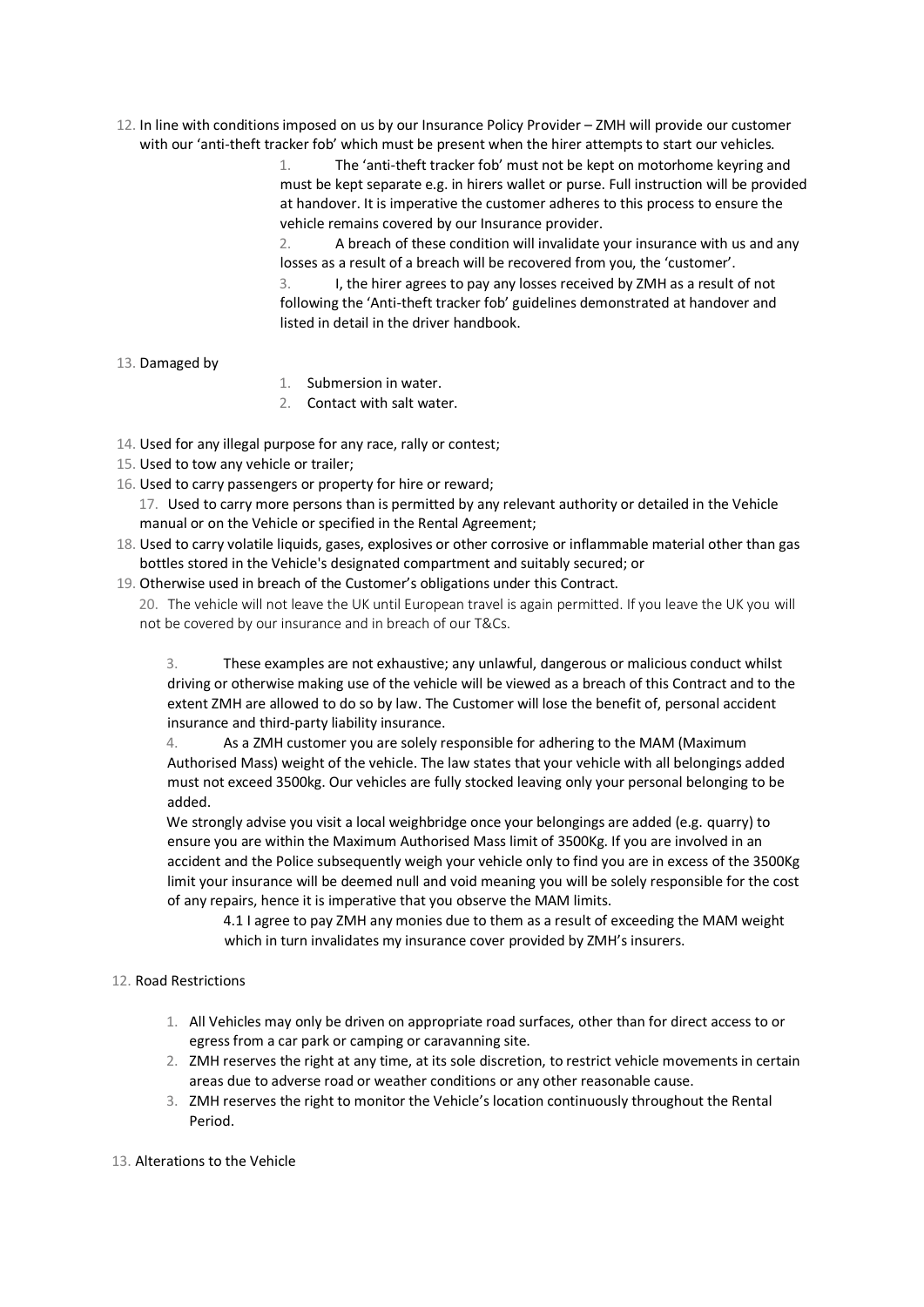- 1. The Customer shall not make any alterations or additions to the Vehicle without the prior written consent of ZMH. Title and property in all substitutions, replacements or additions made to the Vehicle - the customer must inform ZMH immediately upon installation.
- 14. Title to Vehicle
	- 1. ZMH retains title to the Vehicle and its contents and the Customer possesses the goods solely on a hire basis. The Customer has no right to pledge ZMH's credit in connection with the Vehicle. The Customer shall not agree, attempt, offer or purport to sell, assign, sublet, lend, pledge, mortgage, let on hire, or otherwise part with or attempt to part with the personal possession of or otherwise deal with the Vehicle.

# 15. Smoking

- 1. All ZMH motorhomes are non-smoking vehicles. ZMH reserves the right to impose the full security deposit amount of £1000 should evidence of smoking be detected in the Vehicle.
	- 1. This clause extends to vaping e-cigarettes which leave long-lasting smells which are difficult to remove and can leave oil residue on furnishings.

# 16. Passengers

- 1. ZMH authorises the use of the Vehicle up to the number of passengers stated in the Rental Agreement. Carrying more than the specified number of passengers is against the law and in breach of these Terms and Conditions.
- 2. ZMH will not provide nor fit child seats to our vehicles on behalf of hirers. Hirers are welcome to bring and fit their own child seats however it will be at the hirers own risk.
	- 1. ZMH will take no responsibility whatsoever for child seat installation.
		- 2. Our vehicles are not fitted with ISOFIX anchors.
		- 3. Children up to 12 years of age or 135cm in height, which ever they reach first, must use the correct child restraints appropriate for their weight/height under UK law.

## 17. Pets

- 1. ZMH allows Customers to travel with a maximum of two well-behaved family dogs in our pet friendly van. A £35 one-off pet cleaning fee per hire will be applied to cover the additional cleaning costs incurred by ZMH.
- 2. When travelling with a pet the Customer agrees that:
	- They will take reasonable measures to keep the pet under control during the rental period
	- They will bring their own dog bed and doggy towels to dry wet dogs
	- They will not allow their pet on any of the soft furnishings or upholstery (this includes the beds, seats/sofas).
	- Their pet will not be left in the vehicle unattended at any time
	- They have the sole responsibility for ensuring adequate safe restraint of the pet whilst driving
	- They will keep the vehicle free of damage, fouling by the pet during the rental period
	- They will take all reasonable measures to ensure that the pet is free of fleas or mites in advance of the rental period
- 3. The vehicle should be returned in a damage free, clean and tidy condition. In the event of the vehicle being returned with evidence of damage by the pet(s) i.e. chewing, scratching, bite marks, fouling, or infestation, the customer agrees to pay the reasonable cost of professional cleaning and/or de-infestation.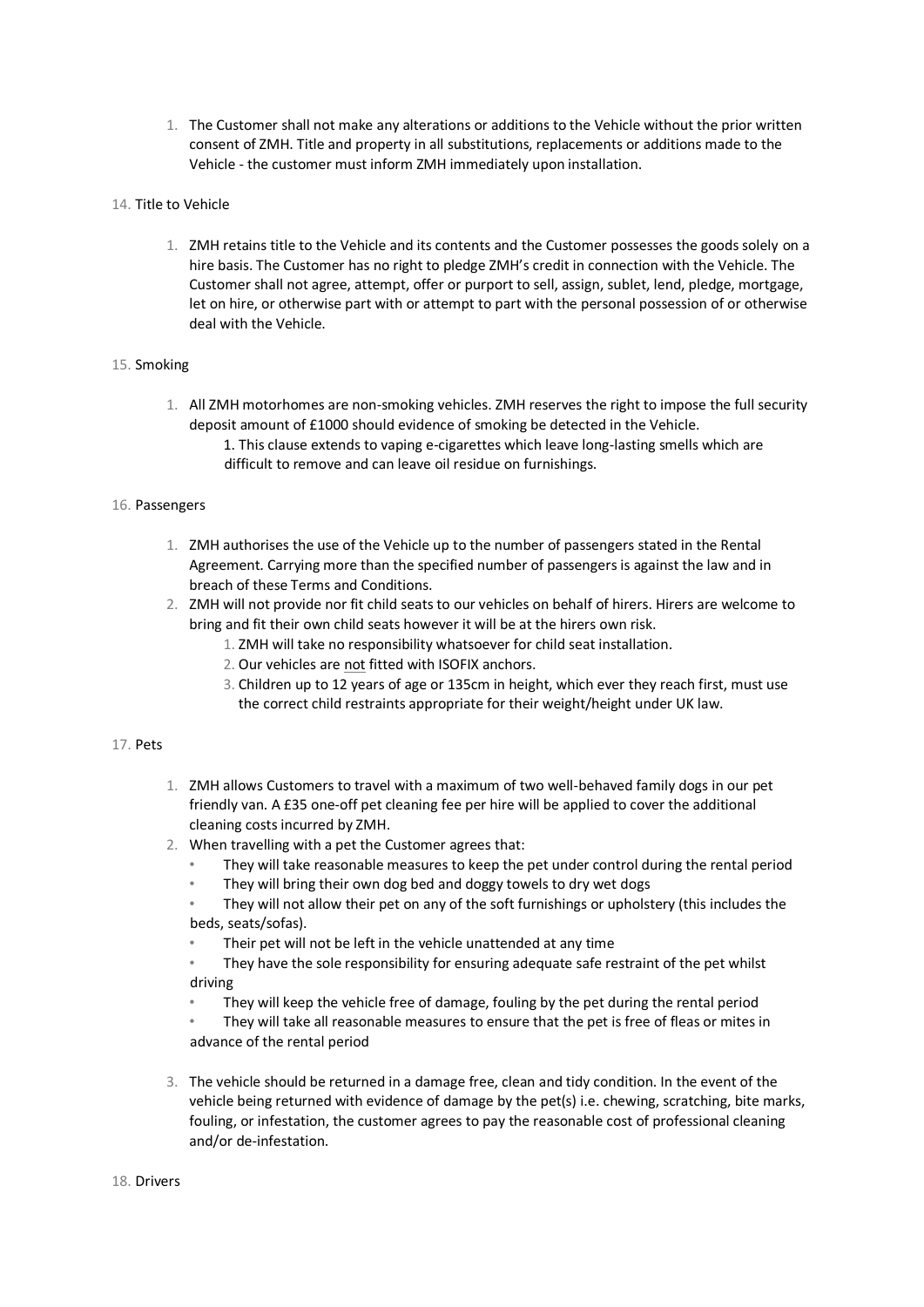- 1. Drivers must:
	- 1. Not be under the age of 25 or over 75 years of age.
- 2. We include a maximum of 2 Drivers per Vehicle as standard. Additional drivers can be added upon request for an additional £10 per day per additional driver.
- 3. All Drivers must have held a full valid UK or EU licence for more than 2 years that entitles them to drive a UK category B vehicle up to 3500kg GMW.
- 4. Drivers holding only an automatic licence can only drive automatic models and this must be declared at the time of booking.
- 5. As set out in clause 6.1.4, All Drivers must be present at collection of the Vehicle, no exceptions can be made, and all Drivers must produce a full, valid standard driver's licence.
- 6. Where Drivers hold a GB photocard licence (requested 14 days prior to your rental start date): 1. ZMH require all named drivers listed in your 'Booking Application' to provide a copy of their "Share driving licence – one time pass code" (this can be obtained by visiting [www.gov.uk/view-driving-licence\).](http://www.gov.uk/view-driving-licence) This allows ZMH to confirm the booking application against your DVLA record. Should the two forms not match, for example you have convictions or excessive points which you did not declare at point of booking, this may invalidate your insurance. If so, we would be unable to release the Vehicle and will consider this as a cancellation under clause 4.1.5

2. As an alternative and with your permission, we can check your driving history with the DVLA on your behalf (negating the need for a "one-time pass code"), however we will need a copy of both drivers (if applicable) licence No's, NI no's and confirmation of your postcode(s)

3. Your security deposit pre-authorisation code for £1000 will be taken 4 days prior to your hire start date.

- 7. Where Drivers hold a modern Northern Ireland licence, we require both the photocard and paper counterpart.
- 8. The Driver's licence address must be valid and display the current home address, we also require 2 x utility bills no older than 90 days.
- 9. All Drivers whose licences have been issued outside of the EU or Commonwealth are required to supply a valid International driving permit alongside their standard licence at the start of hire. This must be issued in the country the licence was issued in and confirm they are able to drive a UK category B vehicle up to 3500kg GMW.
- 10. Endorsements on the Drivers licences must be declared at the time of booking and will be verified 14 days prior to the Rental start date via DVLA 'one-time pass code'. ZMH can accept:
- 11. i) are between 25 and 75 years of age.
	- ii) have held a full UK or EU licence for a minimum of two years.
	- iii) have not had their licence suspended for any period within the last three years.
	- iv) have not been involved in more than one fault incident within the last three years.
	- v) have no more than two convictions with a maximum of 3 points per conviction.

vi) have not obtained a BA, DD or UT conviction (Spent convictions, covered by the Rehabilitation of Offenders Act, 1974 may be disregarded).

- 12. The Driver must declare at the time of booking and confirm upon signature of the Rental Agreement if they have made or had vehicle insurance claims made against them within the last 3 years. ZMH may not be able to get cover should the Customer have had 2 or more claims within the last 3 years, and ZMH shall be entitled at its discretion to reject the booking or cancel the booking in accordance with clause 4.1.5.
- 13. The Driver(s) must declare their occupation upon booking and again on collection of the Vehicle. ZMH is unable to offer cover for the following occupations:
	- 1. Celebrities;
	- 2. Sports personalities;
	- 3. Musicians;
	- 4. Entertainers;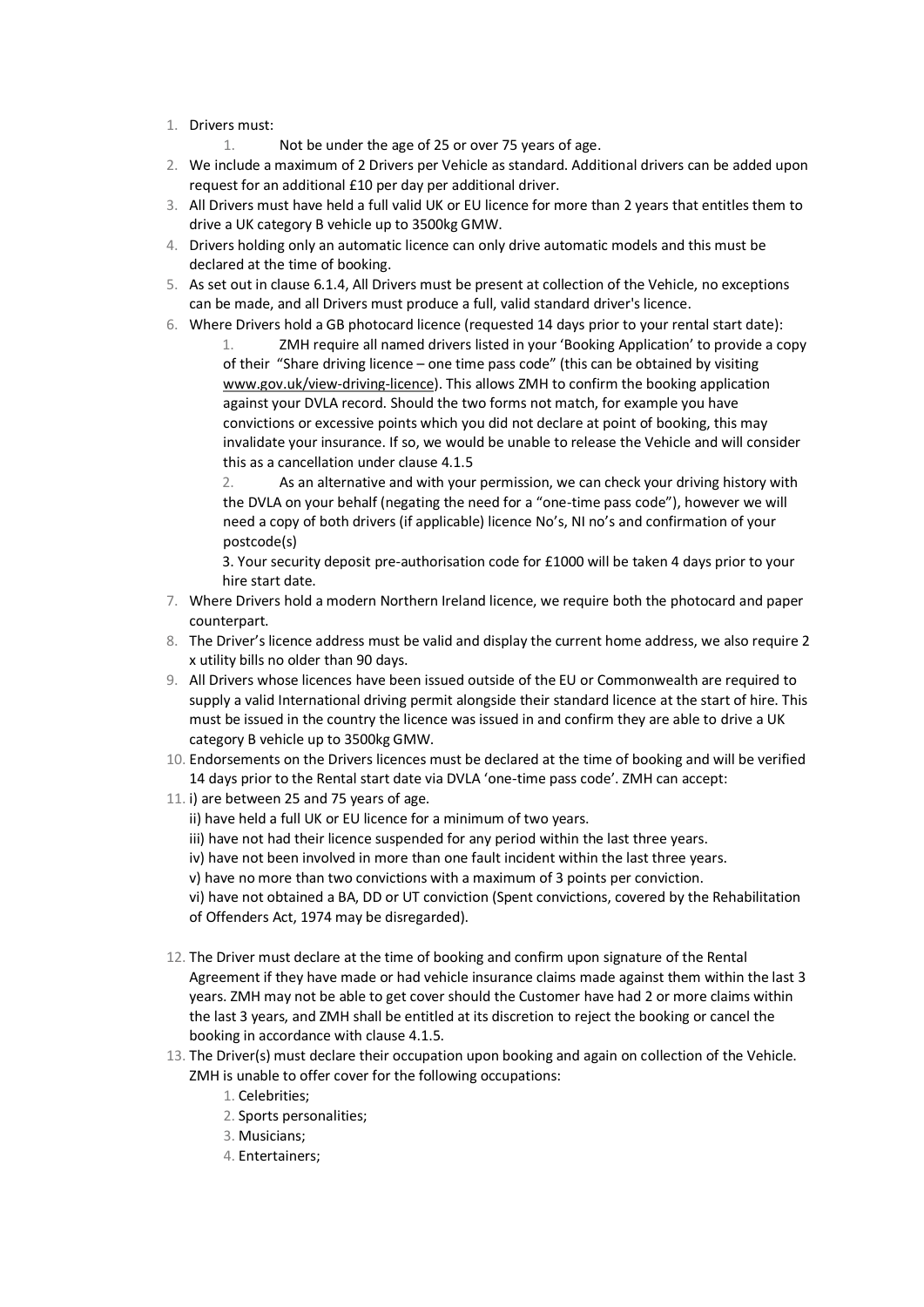- 5. Serving Foreign Armed services personal/ Embassy employees based in the UK; and/or Should the driver not disclose that they fulfil one of the above occupations even in a part time capacity, this will render the agreement void and the Customer will be fully liable for all of their obligations (including payments due) under the Contract.
- 14. Drivers are personally liable for all legal penalties (including but not limited to parking fines, congestion charges, speeding fines and other fines or penalties and associated administration costs incurred in relation to the Vehicle) which are incurred during the Rental Period. ZMH shall notify the customer of any such penalty notice upon receipt and the customer shall pay to ZMH a £25.00 administration fee in accordance with clause 9.1.3. ZMH shall notify the relevant enforcement body of the Driver's details and the Driver shall be liable directly to such enforcement body.
- 15. ZMH is unable to insure any driver with no fixed abode.
- 16. Should any Driver fail to present all correct documentation and identification on collection of the Vehicle or otherwise fail to meet the Driver requirements stated in these Terms and Conditions, then they will be unable to drive the Vehicle until such documents are presented. Where this Driver is the sole Driver then ZMH will be unable to release the Vehicle and will consider this as a cancellation under clause 4.1.5.

# 19. Insurance

- 1. The Vehicle is insured for damage to the Vehicle and the property of a third party; but does not include any personal insurance for the Customer (including death or bodily injury to the driver) or cover any personal possessions. For this reason, we strongly recommend you take out your OWN personal holiday insurance. The vehicle insurance is arranged by MarkerStudy.
- 2. The insurance at clause 19.1 includes a standard excess of GB£1,000 per accident or reported incident. In the event of any damage to either the Vehicle or third-party property, the Customer will be liable for the first GB£1,000 per claim in accordance with clause 11.
- 3. Only Drivers named on the 'Rental Agreement' are insured to drive the Vehicle.
- 4. Windscreens and/or tyre damage is not covered by the standard vehicle insurance and therefore excess. The Customer accepts full liability for damage to windscreens and tyres which is in addition to the standard vehicle excess should that apply.
- 5. If the Customer does not provide complete and accurate information in connection with the Driver, the insurance cover shall be deemed void and the Customer shall be responsible for the total cost of any damage.

# 20. Responsibility when accident occurs

- 1. In the event of any accident, loss or damage arising out of the use of the Vehicle, the Customer will:
	- 1. Notify ZMH immediately and as soon as is safe to do so, with a maximum of up to 12 hours after the event occurring. If the customer fails to alert ZMH of such situations, the insurance will be invalid and the customer will be responsible for any repairs over and above their security deposit.
	- 2. Obtain the names and addresses of third parties and any witnesses and report the event to the police by calling 111 or 999 if there are injuries to any parties.
	- 3. Complete an accident claim form as supplied in the hand book.
	- 4. Not make any admission of liability to other parties, settlement offer or other like offer;
	- 5. Assist ZMH in handling any claim arising from any event, including providing all relevant information and attending Court to give evidence (if required by law).
- 2. The Customer acknowledges that the excess or other amount due in accordance with clause 19 in respect of any damage arising from an accident, loss or damage is payable (and shall be deducted from the Security Deposit where possible) at the time of reporting the event to ZMH and not at the completion of the Rental Period, regardless of which party is at fault.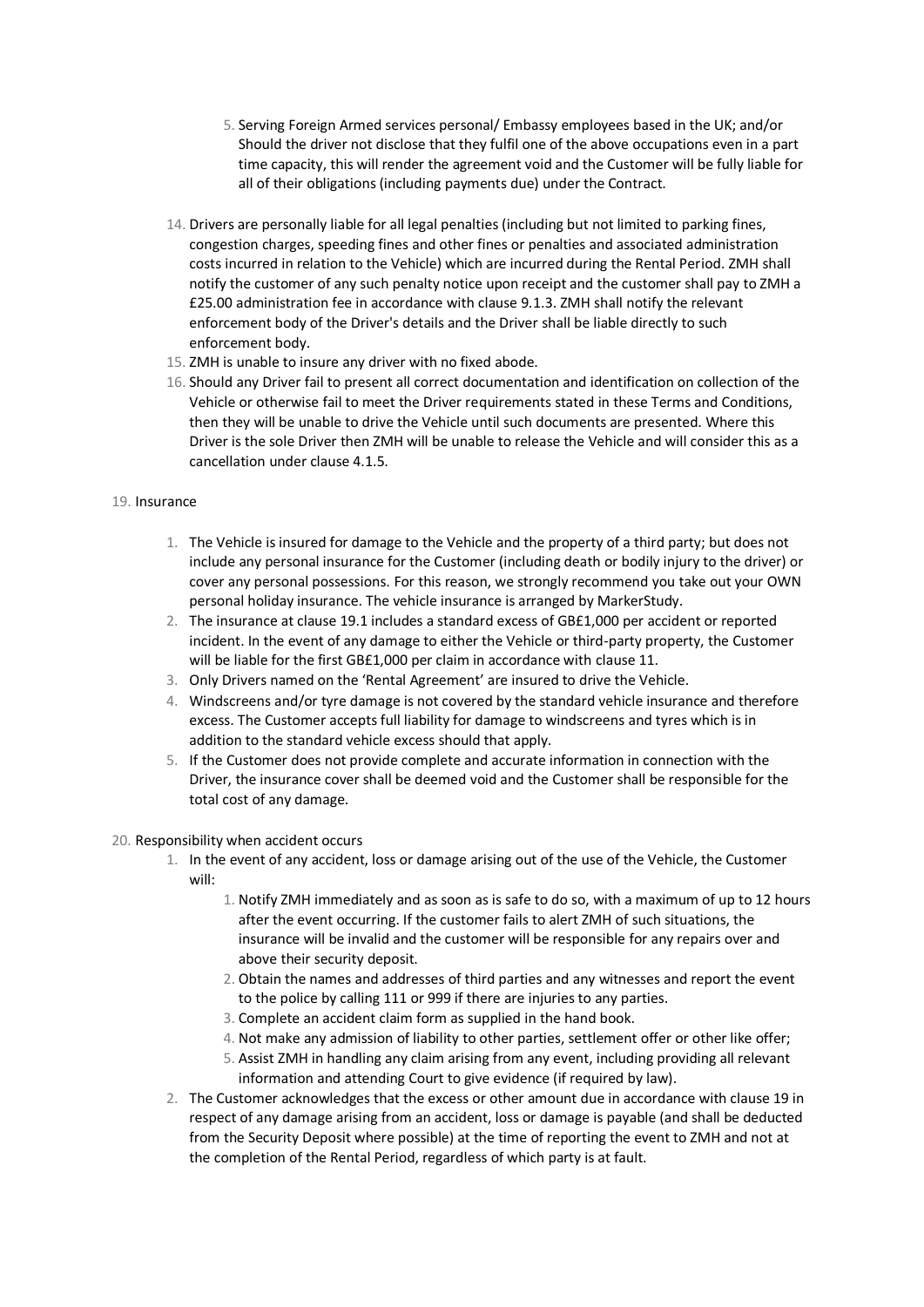- 3. The Customer will pay for any costs relating to the delivery of a replacement vehicle regardless of who is at fault of any given road traffic accident. In the event of an accident regardless of who is at fault, ZMH agrees to assist the customer to locate a replacement vehicle should no replacement be available from ZMH. In this instance ZMH will handover any 3<sup>rd</sup> party provider details to the customer who will be responsible for any rentals charges or delivery costs.
- 4. No Security Deposit or insurance excess will be refunded until all insurance claims are settled.

## 21. Maintenance

- 1. The Customer shall take all reasonable steps to properly maintain the Vehicle including tyre pressures, batteries and inform ZMH of any unusual noises which may result in damage to the vehicle if not reported. If mechanical damage is suspected the customer should inform ZMH immediately and not drive the vehicle until instructed otherwise by ZMH.
- 2. Subject to the terms of this Contract, the Customer will pay for the cost of repairing or replacing tyres damaged during the Rental Period. ZMH will reimburse expenditure reasonably incurred if;
	- 1. The tyre is defective and is returned to ZMH for inspection; and
	- 2. The Customer produces relevant receipts; and
	- 3. The manufacturer accepts liability under the warranty provided.
- 3. The Customer will be liable for any costs associated with misfuelling. All ZMH motorhomes run on diesel. An admin charge of £25 will be applied to cover corrective action in such cases.
- 22. Credit / Debit Card and Online Payments
	- 1. ZMH currently accept Visa debit, MasterCard and online payments via PayPal (2% charge when using PayPal). We also accept UK Bank Transfers.
	- 2. When payment is made, the Customer agrees that;

1. ZMH is authorised to complete any documentation and to take any other action reasonably required to recover from the Customer's credit, debit card or online payment issuer all amounts due pursuant to this Agreement, including but not limited to those outlined in clause 9;

2. they will not dispute their liability to ZMH for any amount due under this agreement and shall be liable to reimburse ZMH for any reasonable loss incurred (including legal costs); and 3. All transactions under this agreement are conducted in pounds sterling. Where the Customer's payment issuer bills them in another currency then due to exchange rate fluctuations, there could be some variance between the amount initially debited against the Customer's credit or debit card or online payment method and the amount refunded within 7 days after the expiration of the Rental Period. ZMH bears no liability for such variation.

- 23. Joint and Several Liability
	- 1. When the Customer comprises more than one person, each person is liable jointly and severally for all obligations of the Customer pursuant to this Agreement.
- 24. Terminating the Agreement
	- 1. Without affecting any other right or remedy available to it, ZMH may, without notice, terminate this Agreement with immediate effect and repossess the Vehicle at any time (the reasonable costs of which the Customer shall be responsible for) if:
	- 2. the Customer is in significant material breach of any term of this Agreement;

3. the Customer has obtained the Vehicle through fraud or misrepresentation; any statement, representation or warranty made by the Customer in respect to himself or additional drivers is incorrect;

- 4. the Vehicle appears to be abandoned;
- 5. the Vehicle is not returned on the agreed return date or ZMH reasonably believes that the Vehicle will not be returned on the agreed return date; or
- 6. ZMH considers on reasonable grounds that the safety of passengers or the condition of the Vehicle is in danger.
- 25. Consequences of Termination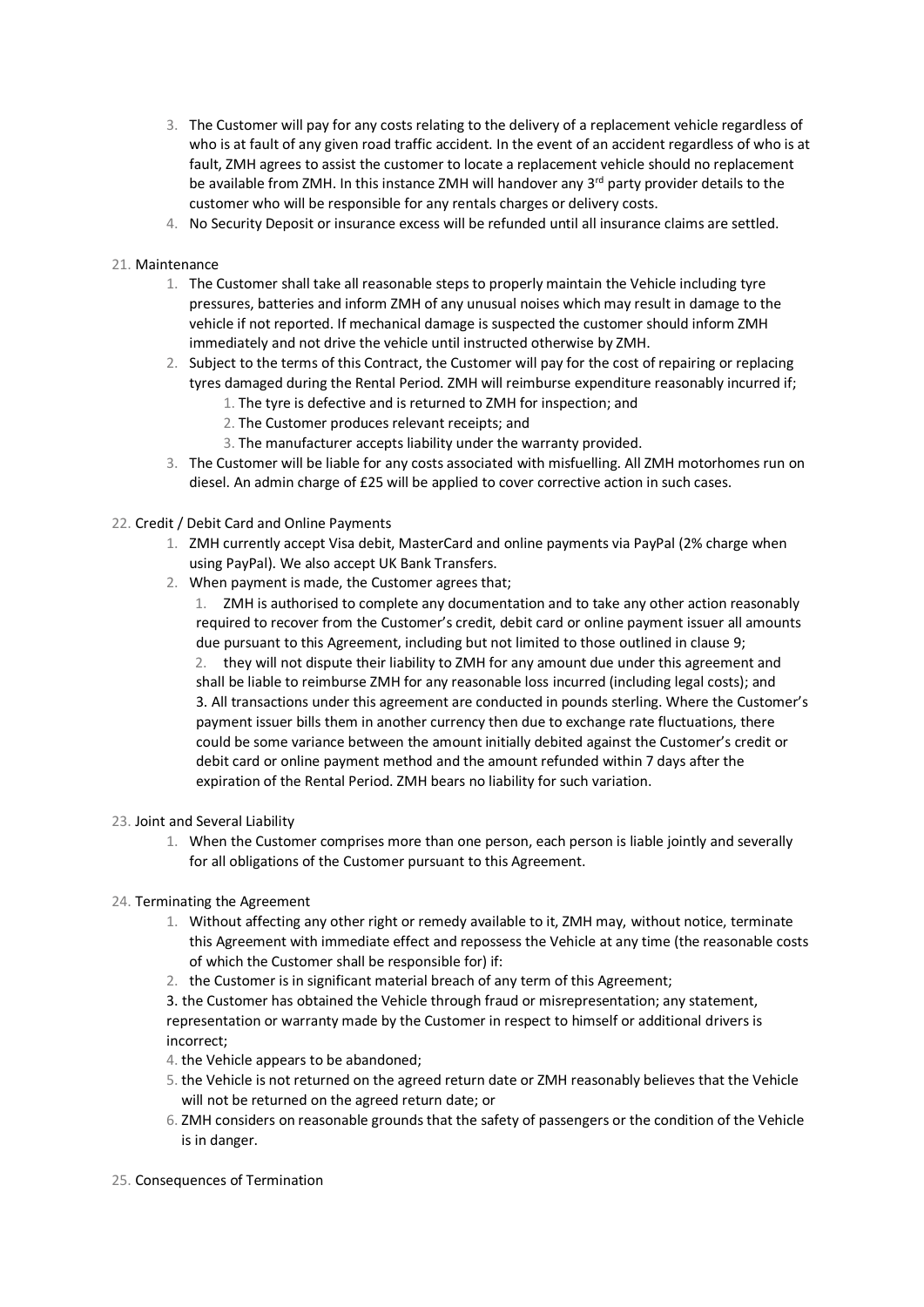1. Upon termination of this Agreement however caused:

1. ZMH's consent to the Customer's possession of the Vehicle shall terminate and ZMH may, without notice and at the Customer's expense, retake possession of the Vehicle and for this purpose may enter any premises at which the Vehicle is located subject to any law, rule or regulation which restricts such access; and

2. Without prejudice to any other rights or remedies of the Customer, the Customer shall pay to ZMH on demand:

1. all Hire Charges and other sums due but unpaid at the date of such demand together with any interest accrued pursuant to clause 9.2;

2. any costs and expenses incurred by ZMH in recovering the Vehicle and/or in collecting any sums due under this agreement (including any storage, insurance, repair, transport, legal and remarketing costs).

## 26. Release and indemnity of ZMH

Subject to its obligation to deliver the vehicle, I release ZMH, its employees and agents, from any liability to me (regardless of who is at fault) for any loss or damage incurred by me by reason of this agreement, including but not limited to:

Any loss or damage caused by breakdown, mechanical defect, and accident or the vehicle being unsuitable for my purpose.

Any loss or damage to any property left in or on the vehicle, in any service vehicle or on any ZMH premises or recovered or handled by ZMH.

Subject to any insurance arrangements agreed with ZMH, I hereby indemnify and shall keep indemnified ZMH, its employees and agents against any claims, demands and expenses (including legal costs) incurred or sustained by them or any of them by reason of my use and/or possession of the vehicle.

Instances beyond ZMH control that means they cannot release the vehicle to me due to a prior accident or fault with the vehicle. In this instance, ZMH will endeavour to find a replacement vehicle or give a full refund of the price of hire to the customer.

## 27. Warranty

1. The Customer confirms that all information supplied to ZMH in connection with this agreement is true.

## 28. Unforeseen Circumstances

- 1. Neither party shall be in breach of this agreement nor liable for delay in performing, or failure to perform, any of its obligations under this agreement if such delay or failure result from events, circumstances or causes beyond its reasonable control.
- 2. ZMH will make every effort to ensure that the reserved Vehicle is available for the Customer at the Collection Time.

## 29. Data Protection

1. ZMH shall process your personal data only in accordance with the terms of the Fair Processing Notice at Appendix 1 of this Contract.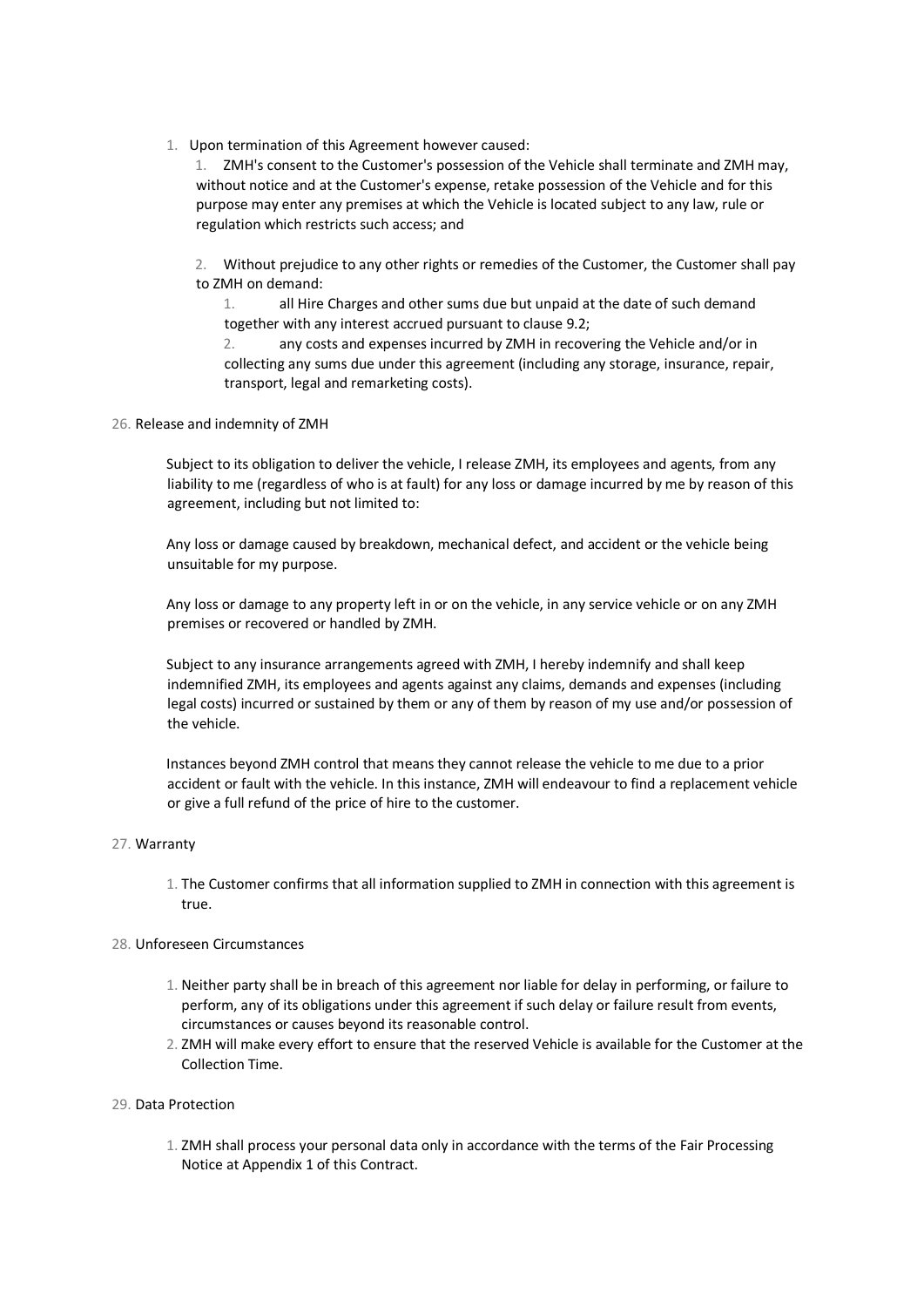#### 30. Changes

- 1. Any changes to the Rental Agreement must be in writing and must be signed by ZMH and the Customer (or their authorised representatives).
- 31. Transfer of the Agreement
	- 1. ZMH may transfer their rights and obligations under these terms to another organisation. Any such transfer will not affect the Customer's rights under this Agreement. The Customer shall not be permitted to transfer their rights to someone else.
- 32. Governing Law and Jurisdiction

This agreement is governed by and construed in accordance with the Laws of Scotland, and the parties submit to the exclusive jurisdiction of the Scottish Courts.

#### 33. Severance

- 1. If any provision or part-provision of the Rental Agreement or these Terms and Conditions is or becomes invalid, illegal or unenforceable, it shall be deemed modified to the minimum extent necessary to make it valid, legal and enforceable. If such modification is not possible, the relevant provision or part-provision shall be deemed deleted. Any modification to or deletion of a provision or part-provision under this clause shall not affect the validity and enforceability of the rest of these documents.
- 2. If any provision or part-provision of the Rental Agreement or these Terms and Conditions is invalid, illegal or unenforceable, the parties shall negotiate in good faith to amend such provision so that, as amended, it is legal, valid and enforceable, and, to the greatest extent possible, achieves the intended commercial result of the original provision.
- 34. Third Party Rights
	- 1. Unless it expressly states otherwise, the Rental Agreement or these Terms and Conditions do not give rise to any rights under the Contracts (Third Parties Rights) (Scotland) Act 2017 to enforce any term of the Rental Agreement or these Terms and Conditions.
	- 2. The rights of the parties to rescind or vary the Rental Agreement or these Terms and Conditions are not subject to the consent of any other person.
- 35. Customer Complaints Procedure
	- 1. If the Customer has a complaint about ZMH it should be reported as soon as possible to allow ZMH to put it right. The Customer Complaints Procedure has the following goals:
		- 1. To deal with complaints fairly, efficiently and effectively;
		- 2. To ensure that all complaints are handled in a consistent manner throughout;
		- 3. To increase customer satisfaction;
		- 4. To use complaints constructively in the planning and improvement of all our products and services.
	- 2. How to complain:
		- 1. ZMH would like to sort out any complaint as soon as possible.
		- 2. Many complaints can be resolved informally. In the first instance the Customer should contact ZMH via email: customer.care@zoommotorhomehire.co.uk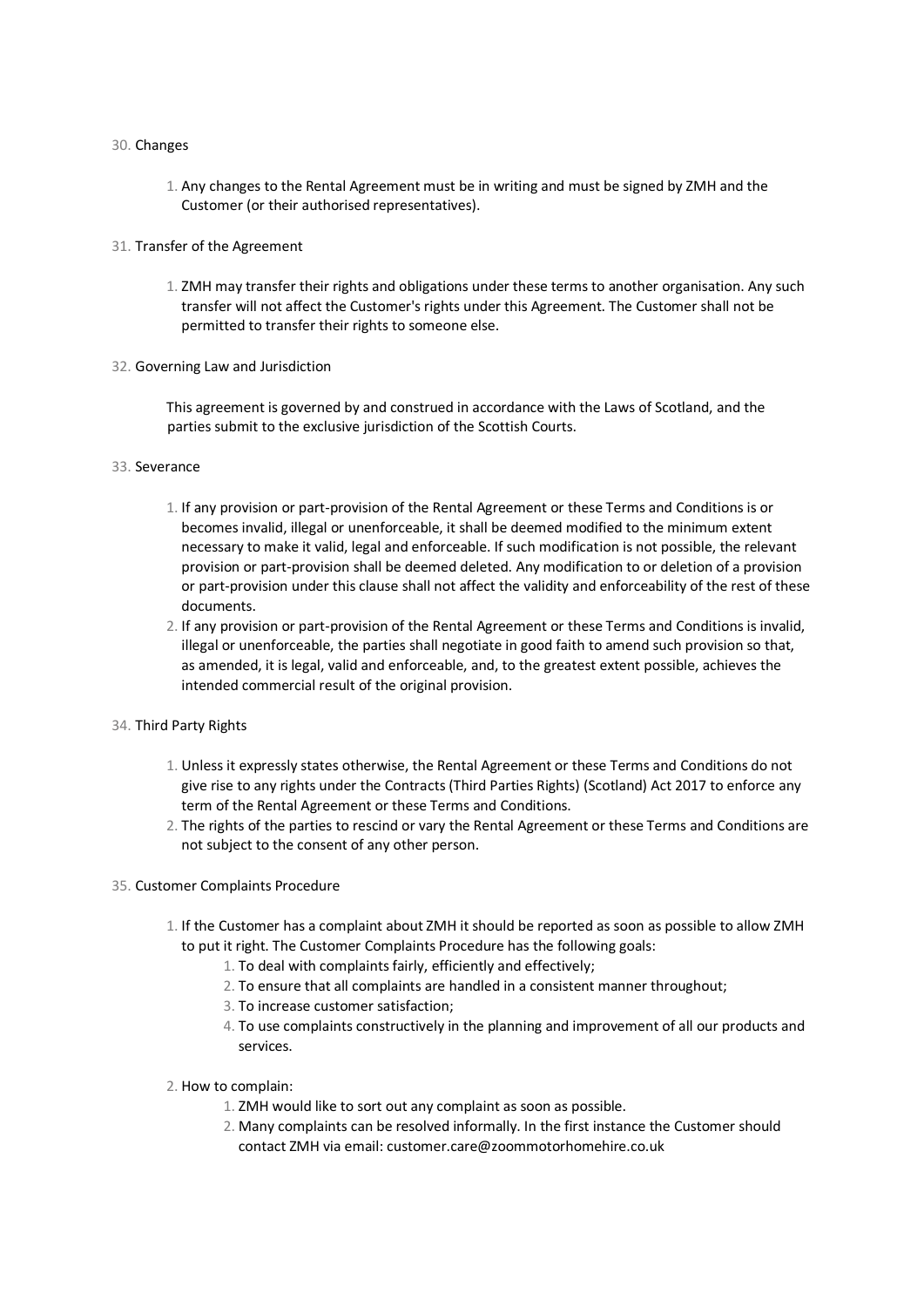4. If the Customer is still not satisfied or does not wish to accept an informal solution, then a formal complaint may be pursued by writing down the complaint and sending it to: Malcolm Carroll, Zoom Motorhome Hire, 46 Standalane Way, Peebles, EH45 8LR.

#### 36. Entire Agreement

The Contract and these Terms and Conditions constitute the entire agreement of the parties and there are no oral undertakings, warranties or agreements between the parties relating to its subject matter.

#### Appendix 1

Fair Processing Notice

#### Introduction

The General Data Protection Regulation outlines 6 principles that all organisations must adhere to. These are:

#### Personal data shall be:

- 1. Processed lawfully, fairly and in a transparent manner in relation to the data subject ('lawfulness, fairness and transparency');
- 2. Collected for specified, explicit and legitimate purposes and not further processed in a manner that is incompatible with those purposes ('purpose limitation');
- 3. Adequate, relevant and limited to what is necessary in relation to the purposes for which they are processed ('data minimization');
- 4. Accurate and, where necessary, kept up to date; every reasonable step must be taken to ensure that personal data that are inaccurate, having regard to the purposes for which they are processed, are erased or rectified without delay ('accuracy');
- 5. Kept in a form which permits identification of data subjects for no longer than is necessary for the purposes for which the personal data are processed ('storage limitation');
- 6. Processed in a manner that ensures appropriate security of the personal data, including protection against unauthorised or unlawful processing and against accidental loss, destruction or damage, using appropriate technical or organisational measures ('integrity and confidentiality').

#### How ZMH uses your information

All information taken from forms on our website will be used to provide:

- the Vehicle hire services set out in the Contract
- marketing in relation to similar services unless you tell us that you do not want to receive such information.

#### Information ZMH may collect

Name, Address, Email Address, Images captured on camera/CCTV, telephone numbers, location data, and payment related data.

How long ZMH will keep this information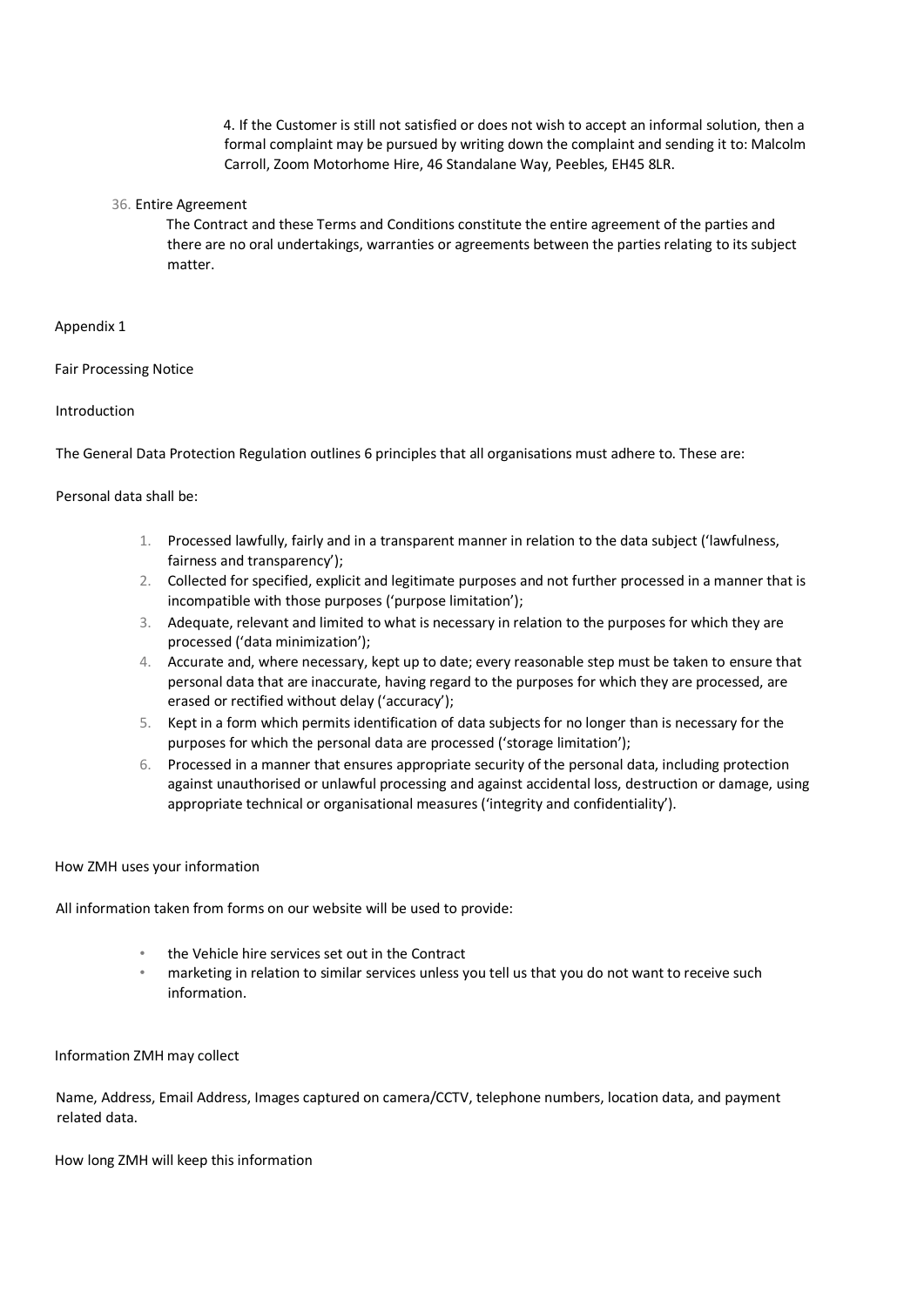## 7 years

#### ZMH's approach to information security

To protect your information ZMH has policies and procedures in place to make sure that only authorised personnel can access the information, that information is handled and stored in a secure and sensible manner and all systems that can access the information have the necessary security measures in place. To accomplish this, all ZMH employees, contractors and sub-contractors have roles and responsibilities defined in those policies and procedures.

To make sure all ZMH employees, contractors and subcontractors understand these responsibilities they are provided the necessary training and resources they need.

In addition to these operational measures ZMH also uses a range of technologies and security systems to reinforce the policies.

To make sure that these measures are suitable vulnerability tests are run regularly. Audits to identify areas of weakness and non-compliance are routinely scheduled. Additionally, all areas of the organisation are constantly monitored and measured to identify problems and issues before they arise.

#### **Your rights**

#### **The right to access information we hold on you**

At any point you can contact us to request the information we hold on you as well as why we have that information, who has access to the information and where we got the information. Once we have received your request, we will respond within 30 days. There are no fees or charges for the first request but additional request for the same data may be subject to an administrative fee. In order to process your request ZMH may need to verify your identity for your security. In such cases, your response will be necessary for you to exercise this right.

#### **The right to correct and update the information we hold on you**

If the data we hold on you is out of date, incomplete or incorrect, you can inform ZMH and we will ensure that it is updated. In order to process your request ZMH may need to verify your identity for your security. In such cases your response will be necessary for you to exercise this right.

#### **The right to have your information erased**

If you feel that we should no longer be using your data or that we are illegally using your data, you can request that we erase the data we hold after the Rental Period has expired and all insurance claims have been resolved. When we receive your request, we will confirm whether the data has been deleted or tell you the reason why it cannot be deleted. In order to process your request ZMH may need to verify your identity for your security. In such cases your response will be necessary for you to exercise this right.

#### **The right to object to processing of your data**

You have the right to request that ZMH stops processing your data. Upon receiving the request, we will contact you to tell you if we are able to comply or if we have legitimate grounds to continue. If data is no longer processed, ZMH may continue to hold your data to comply with your other rights. In order to process your request ZMH may need to verify your identity for your security. In such cases your response will be necessary for you to exercise this right.

## **The right to data portability**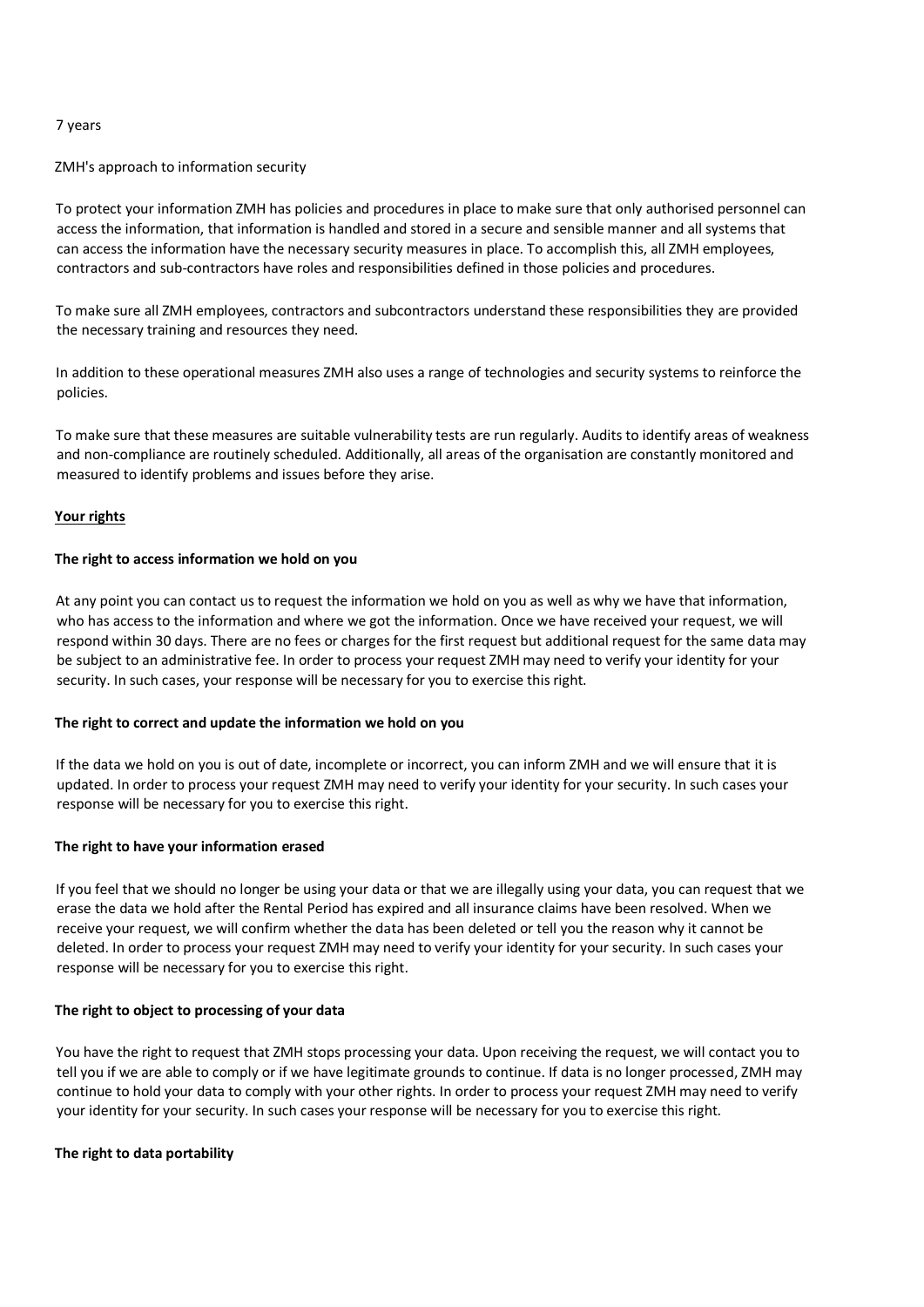You have the right to request that we transfer your data to another controller. Once ZMH receives your request, we will comply where it is feasible to do so. In order to process your request ZMH may need to verify your identity for your security. In such cases your response will be necessary for you to exercise this right.

## **Consent**

In those cases where we need your consent to hold your information, we will ask you to check a box on any form requiring consent. By checking these boxes, you are stating that you have been informed as to why ZMH is collecting the information, how it will be used, for how long it will be kept, who else will have access to it and what your rights are as a data subject.

# **Sharing your information**

Where necessary to fulfil our obligations to you, ZMH may pass your details to third parties. These third parties include: ZMH's insurance broker, and insurer, Marker Study Ltd and Police after a motor vehicle accident or enquiry for a motoring offence.

This was accurate on 30<sup>th</sup> September 2020.

## **Contact details**:

If you have any queries about this notice, need further information or wish to lodge a complaint you can use the details below to contact the relevant party.

Data Protection Officer/Data Compliance Contact: Malcolm Carroll

Data Controller: Zoom Motorhome Hire

## Appendix 1.

- 1. In these Hire Terms & Conditions, unless otherwise stated or the context otherwise requires:
	- 1. 'Booking Deposit' means a deposit payment of 25% of the Hire Charge payable in accordance with clause 2.
	- 2. 'Collection Time' means the agreed collection time (or window of time) and date stated on the Rental Agreement.
	- 3. 'Contract' means your contract with ZMH as confirmed via email in accordance with clause 2.2 together with these Hire Terms and Conditions and from the time of signature, the Rental Agreement
	- 4. 'Customer' means the person or persons nominated as the hirer under the heading 'Hirer's Name / Contact' on the Rental Agreement, any person whose credit or debit card is presented in payment of the customer's charges, or any person who deems themselves to be the legal entity and ultimately responsible for the Vehicle.
	- 5. 'Delivery' means the transfer of physical possession of the Vehicle to the Customer at the Depot
	- 6. 'Depot' means the ZMH premises selected at the time of booking and confirmed via email
	- 7. 'Driver' means the person or persons nominated as the driver(s) under the heading Customer and any Additional Drivers on the Rental Agreement.
	- 8. 'Hire Charge' means the total charge for the hire of the Vehicle stated on the Rental Agreement, payable by the Customer to ZMH in accordance with clause 2.
	- 9. 'Rental Agreement' means the rental agreement signed by the Customer and ZMH for the rental of the Vehicle at the time of collection, which shall be subject always to these Hire Terms & **Conditions**